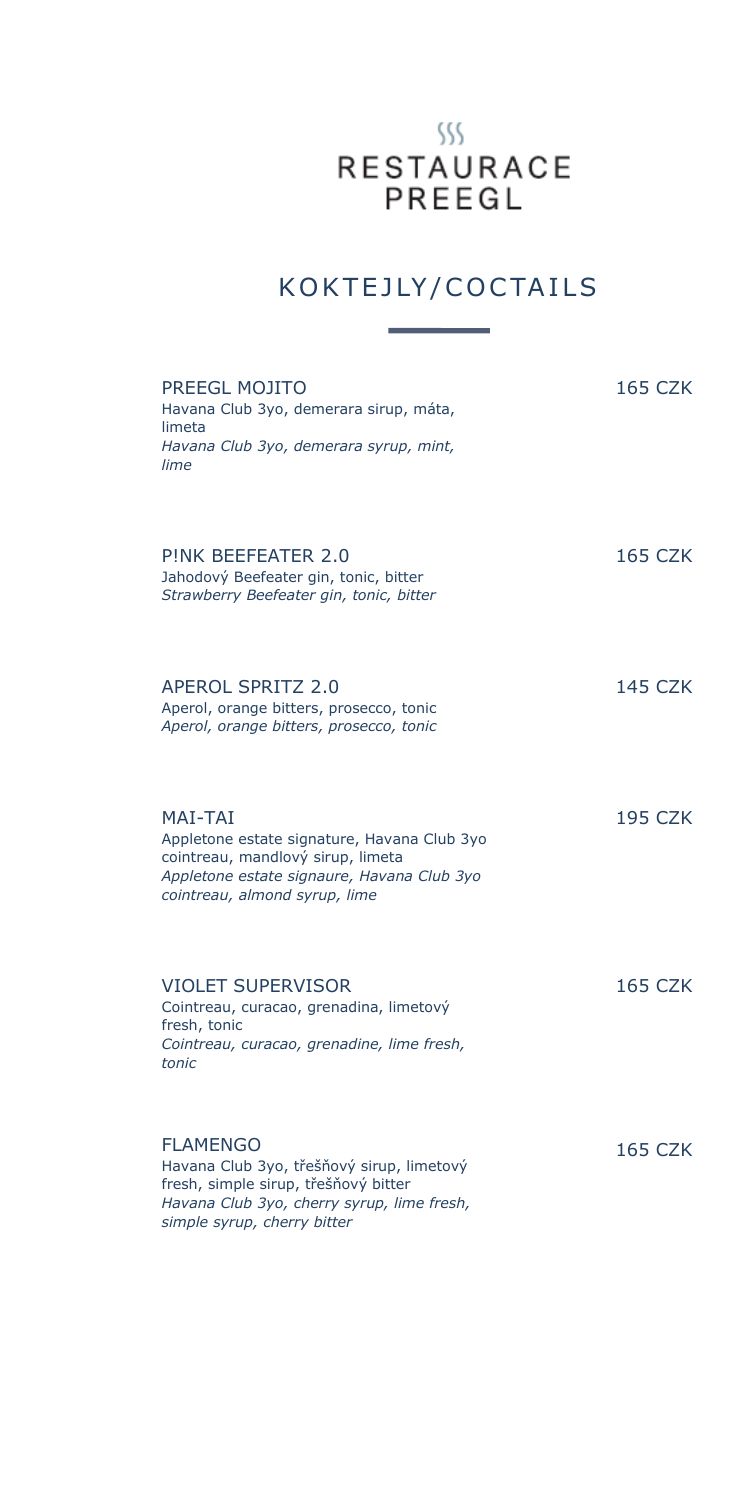

#### DARK 'N' STORMY

165 CZK

Goslings Blackseal, zázvor&chilli tonic, limetový fresh Goslings Blackseal, ginger&chilli tonic, lime fresh

CHERRY BRAMBLE Bombay gin, Luxardo, citrónový fresh, simple sirup, višňový sirup *Bombay gin, Luxardo, lemon fresh, simple syrup, cherry syrup* 165 CZK

LONG ISLAND ICE TEA Absolut vodka, Beefeater gin, Olmeca tequilla silver, Havana Club 3yo, Cointreau, citrón, kola *Absolut vodka, Beefeater gin, Olmeca tequilla silver, Havana Club 3yo, Cointreau, lemon, cola* 210 CZK

> **NEALKOHOLICKÉ** K OK TEJLY / MOCK TAILS

| LEVANDULOVÁ KOTVA<br>Levandulový sirup, limetový fresh, citrónový<br>fresh<br>Lavender syrup, lime fresh, lemon fresh | 95 CZK |
|-----------------------------------------------------------------------------------------------------------------------|--------|
| <b>CURRANT</b><br>Rybízový juice, citrónový fresh, ibiškový<br>tonic<br>Redcurrant juice, lemon fresh, hibiscus tonic | 95 CZK |
| NAŠE LIMONÁDA<br>Homemade lemonade                                                                                    | 85 CZK |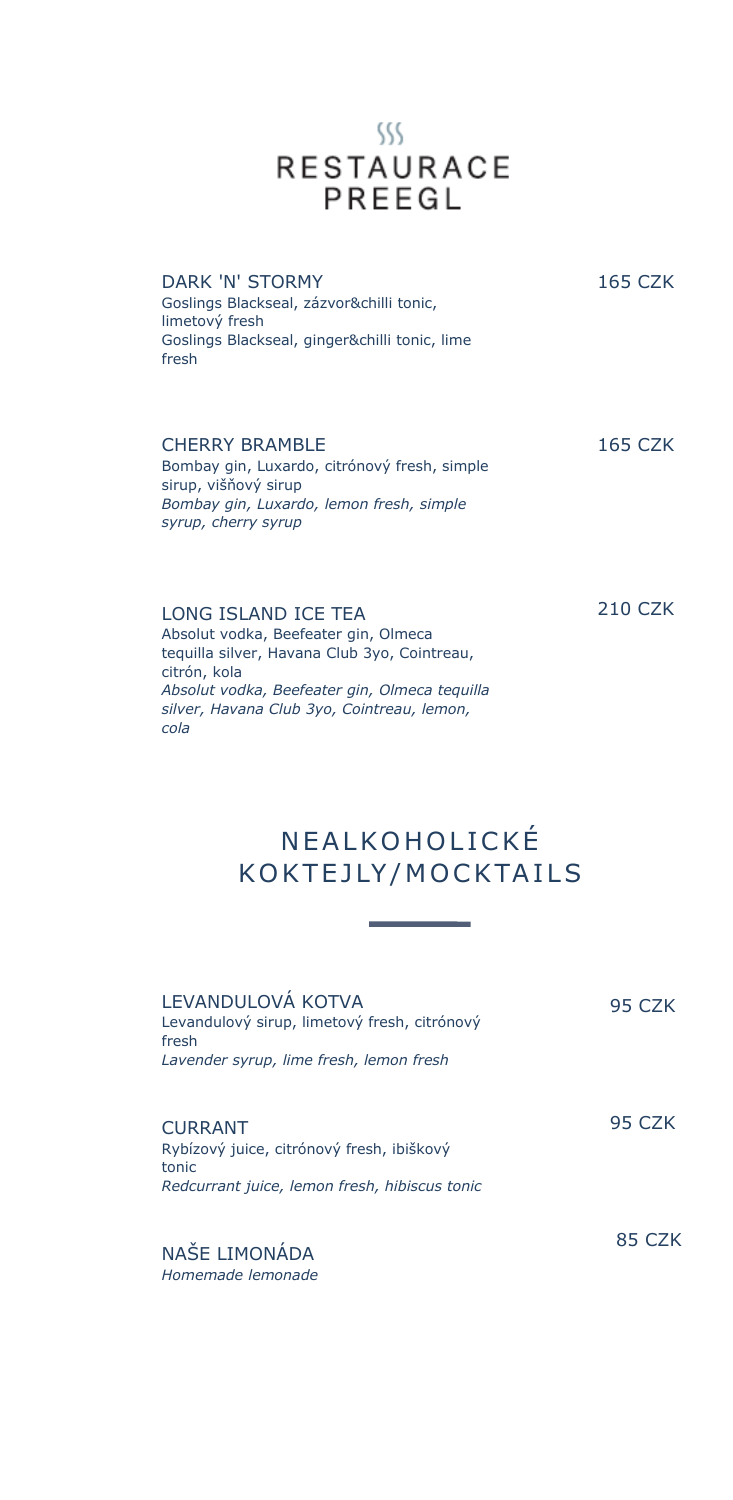## $\left\langle \right\rangle \left\langle \right\rangle$ RESTAURACE<br>PREEGL

#### A PERITIVY/A PERITIFS

| Martini Bianco/ Extra dry     | 0,101 | 75 CZK |
|-------------------------------|-------|--------|
| Campari Bitter                | 0,041 | 75 CZK |
| Sandeman Ruby                 | 0,041 | 95 CZK |
| Crodino                       | 0,101 | 65 CZK |
| Nealkoholické/non - alcoholic |       |        |

### LIKÉRY/LIQUERS

| 0,041 | 60 CZK |
|-------|--------|
| 0,041 | 65 CZK |
| 0,041 | 75 CZK |
| 0,041 | 75 CZK |
| 0,041 | 75 CZK |
| 0,041 | 75 CZK |
|       |        |

#### A RM A G N AC / BR A N D Y /

#### **COGNAC**

| Metaxa 7*          | 0.041 | 90 CZK  |
|--------------------|-------|---------|
| <b>Hennessy VS</b> | 0.041 | 120 CZK |
| Ararat Brandy 20yo | 0.041 | 150 CZK |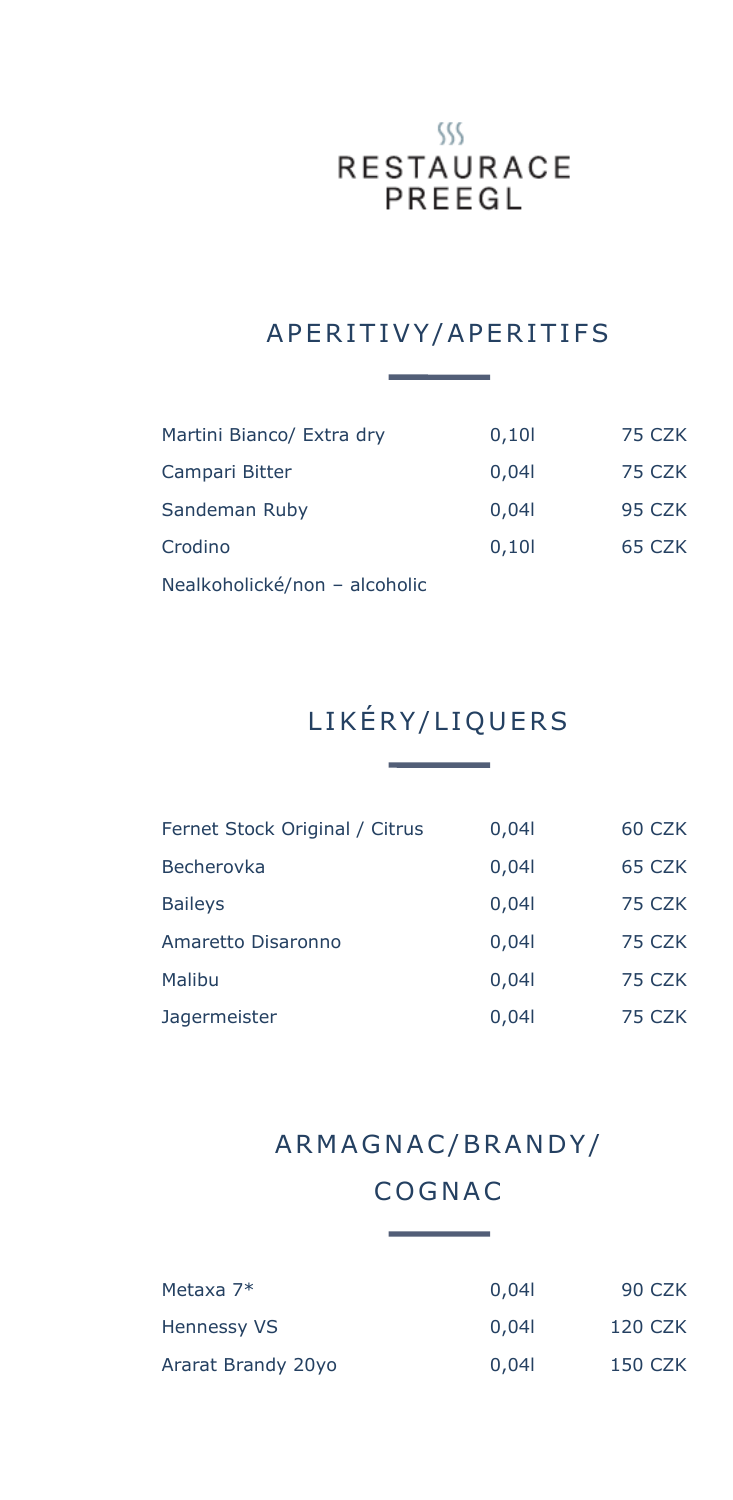## $\frac{1}{2}$ RESTAURACE<br>PREEGL

#### **VODKA**

| Absolut                | 0,041          | <b>75 CZK</b>  |
|------------------------|----------------|----------------|
| Russian Standart Gold  | 0,041          | 95 CZK         |
| <b>Babička</b>         | 0,041          | <b>120 CZK</b> |
|                        | <b>TEQUILA</b> |                |
|                        |                |                |
| Olmeca Blanco / Gold   | 0,041          | 75 CZK         |
|                        | GIN            |                |
|                        |                |                |
| <b>Beefeater</b>       | 0,041          | 75 CZK         |
| <b>Beefeater Pink</b>  | 0,041          | 75 CZK         |
| <b>Bombay Sapphire</b> | 0,041          | 95 CZK         |
| Tōsh                   | 0,041          | <b>105 CZK</b> |
| Žufánek Bohemian gin   | 0,041          | <b>125 CZK</b> |

### O STATNÍ DE STILÁTY /OTHER SPIRITS

| Tatratea                      | 0,041 | 85 CZK         |
|-------------------------------|-------|----------------|
| Baron Hildprandt slivovice    | 0,041 | 85 CZK         |
| Baron Hildprandt zralá malina | 0,041 | 95 CZK         |
| Baron Hildprandt zralá hruška | 0,041 | 95 CZK         |
| Baron Hildprant zralá meruňka | 0,041 | <b>105 CZK</b> |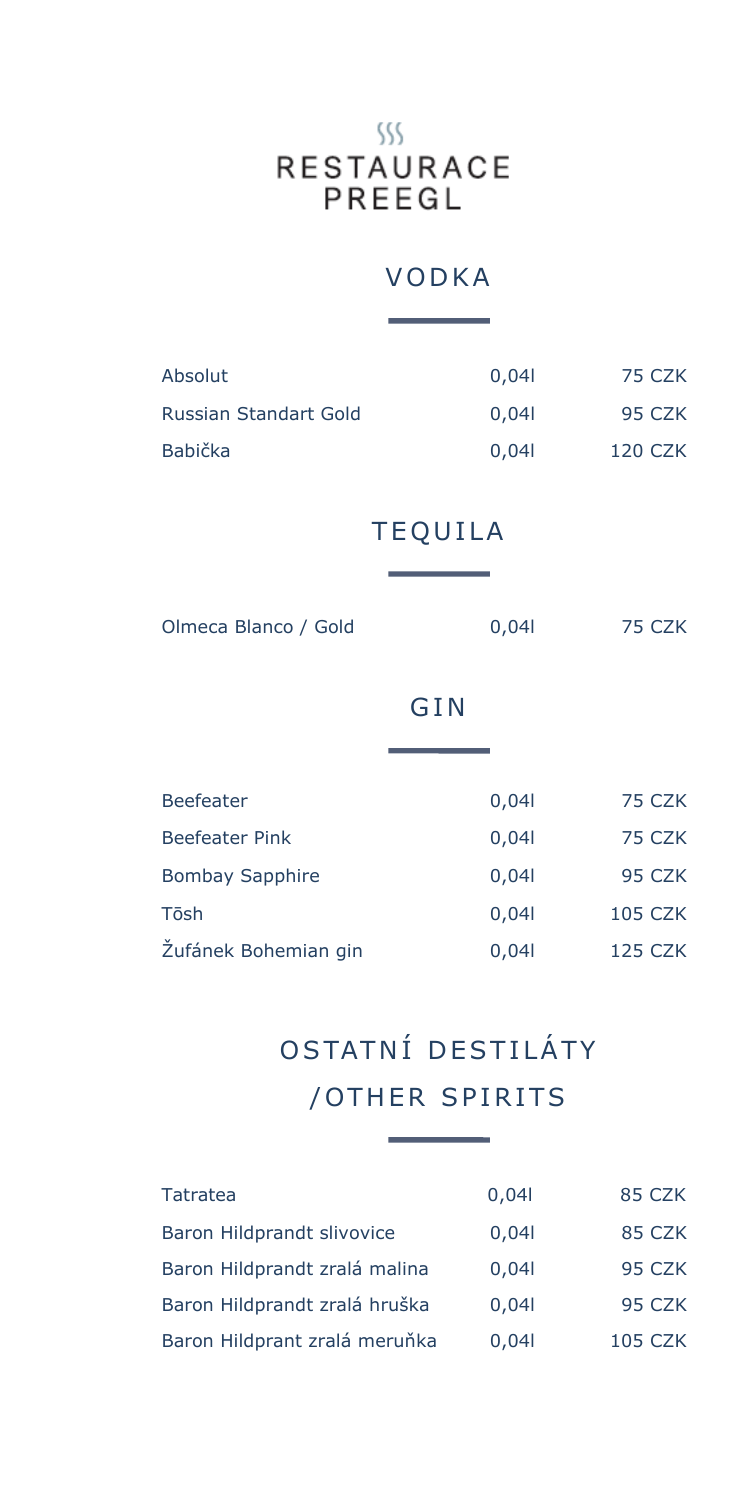# $\left\langle \right\rangle \left\langle \right\rangle$ RESTAURACE<br>PREEGL

#### **RUM**

| Havana Club Anejo 3 Anos       | 0,041 | 75 CZK         |
|--------------------------------|-------|----------------|
| <b>Appleton Signature</b>      | 0,041 | 85 CZK         |
| Captain Bucanero 7 Anos        | 0,041 | 85 CZK         |
| Kraken Black Spiced            | 0,041 | <b>110 CZK</b> |
| <b>Goslings Black Seal</b>     | 0,041 | <b>120 CZK</b> |
| Appletone Estate Extra 12 Anos | 0,041 | <b>135 CZK</b> |
| Don Papa                       | 0,041 | <b>160 CZK</b> |
| Diplomatico Reserva Exclusiva  | 0,041 | <b>155 CZK</b> |
| Plantation 20th Anniversary    | 0,041 | <b>195 CZK</b> |
| Eminente Reserva 7y            | 0,041 | <b>195 CZK</b> |
| A.H. Riise XO Reserve          | 0,041 | <b>195 CZK</b> |
| Ron Millonario XO              | 0,041 | 255 CZK        |

#### WHISKY

| Jameson               | 0,041 | 85 CZK         |
|-----------------------|-------|----------------|
| Jack Daniel's         | 0,041 | <b>90 CZK</b>  |
| Jack Daniel's Honey   | 0,041 | 90 CZK         |
| Goldcock 8 yo         | 0,041 | <b>155 CZK</b> |
| Talisker 10 yo        | 0,041 | <b>160 CZK</b> |
| Nikka from the Barell | 0,041 | 245 CZK        |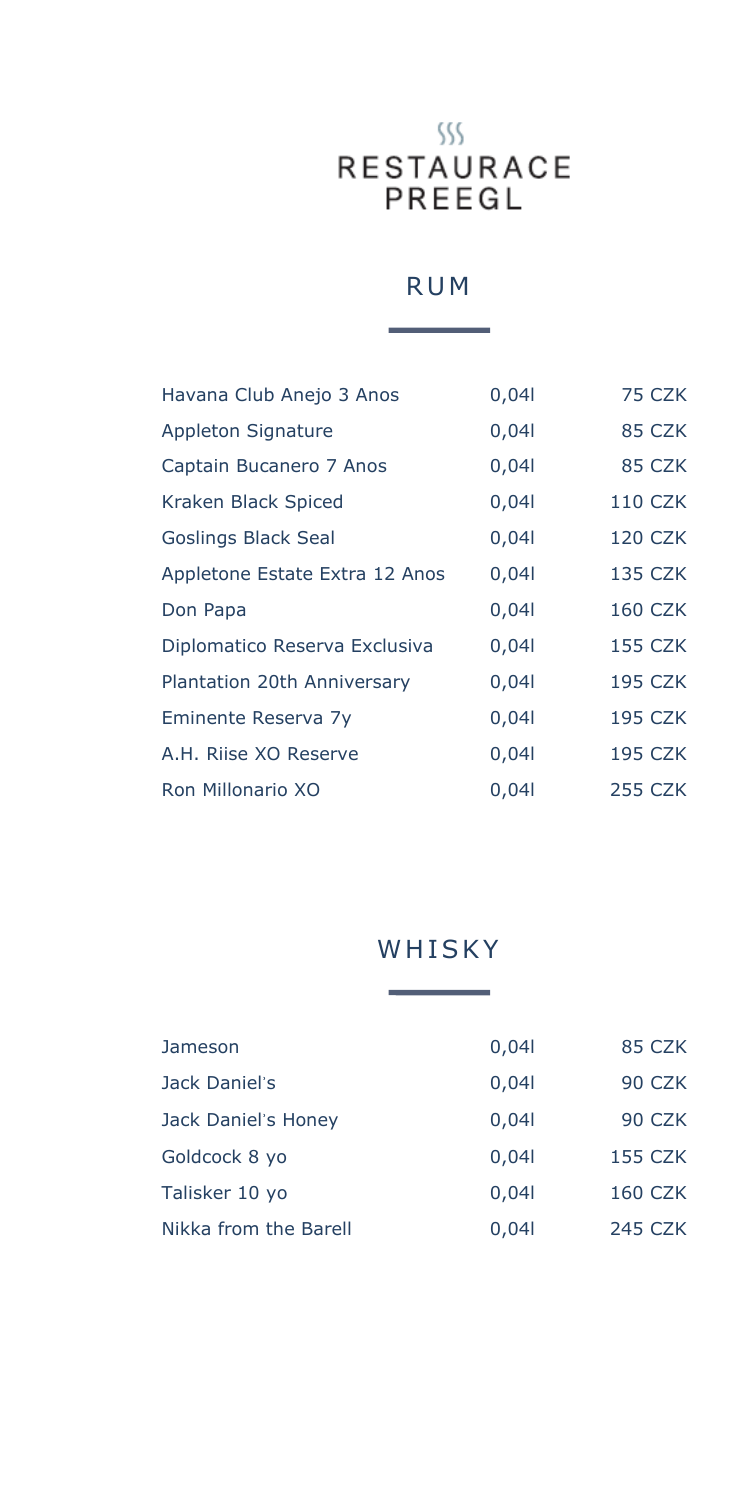## $ss$ RESTAURACE<br>PREEGL

### ČEPOVANÉ PIVO/DRAUGHT BEER

| Pilsner Urquell 12 (světlé/light)                                                             | 0,401 | 60 CZK        |
|-----------------------------------------------------------------------------------------------|-------|---------------|
| Originální chuť českého národního bohatství.<br>Original taste of the Czech national treasure |       |               |
| Radegast Rázná 10 (světlé/light)                                                              | 0,501 | <b>50 CZK</b> |
|                                                                                               | 0,301 | 40 CZK        |
| Střední říz, střední až trochu nižší plnost těla.<br>Medium zest, medium - to light - bodied. |       |               |
| Volba sládků                                                                                  | 0,401 | 60 CZK        |
| Birell- Pomelo a grep<br>Birell- Pomelo and grepfruit,                                        | 0,501 | 50 CZK        |

### LAHVOVÉ PIVO/BOTTLED BEER

0,30l

40 CZK

*Nealkoholické/non – alcoholic*

| Birell světlý/polotmavý<br>Nealkoholické/non - alcoholic | 0.331 | 55 CZK |  |
|----------------------------------------------------------|-------|--------|--|
| Kingswood cider                                          | 0.401 | 55 CZK |  |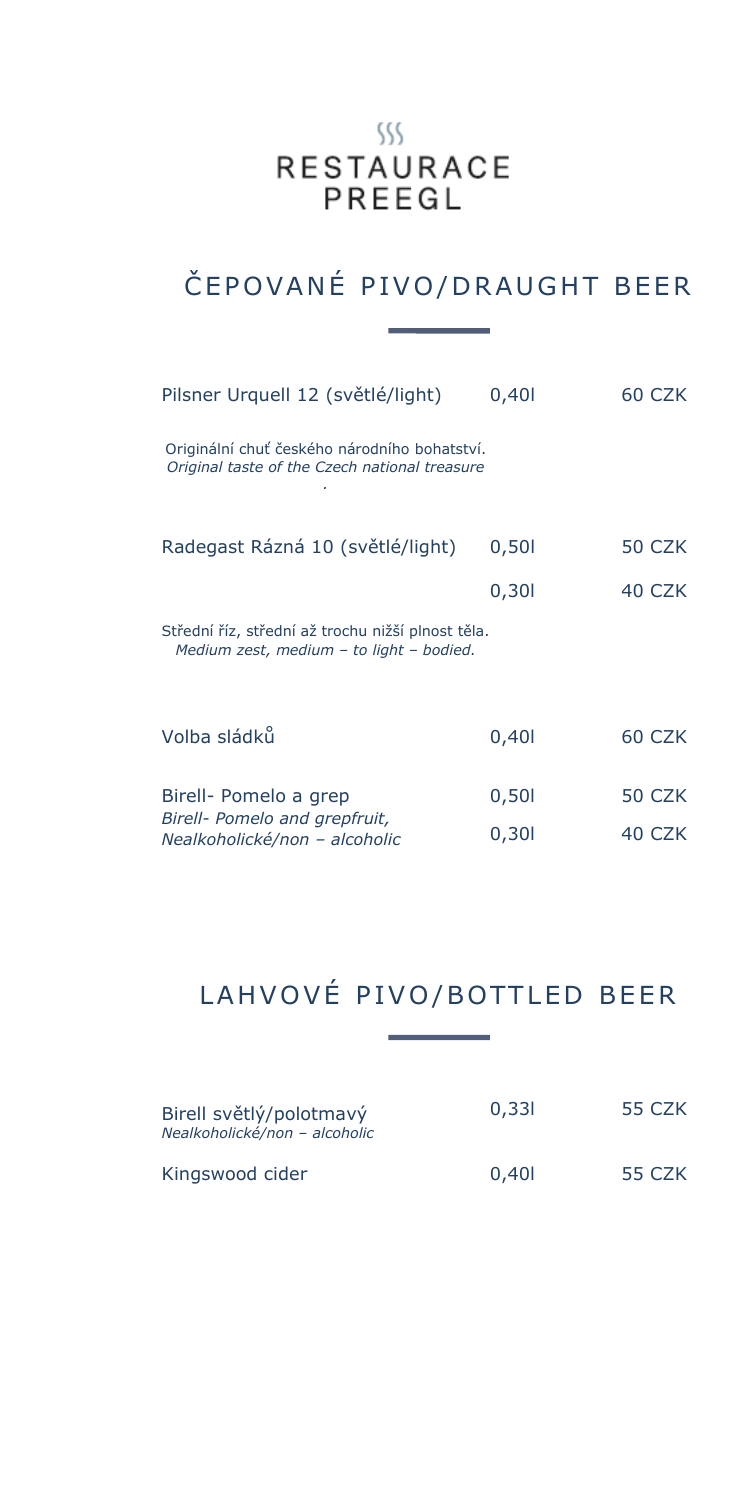#### $555$ **RESTAURACE** PREEGL

#### N E P E R L I VÁ VODA/ STILL WATER

| Filtrovaná OREA voda | 0,501       | 45 CZK           |
|----------------------|-------------|------------------|
| Aquilla              | 11<br>0,331 | 60 CZK<br>45 CZK |
| Evian                | 0,751       | <b>100 CZK</b>   |
| Acqua Panna          | 0,751       | <b>100 CZK</b>   |

#### PERLIVÁ VODA/ SPARKLING WATER

| Filtrovaná OREA voda | 0,501<br>11 | 45 CZK<br>60 CZK |
|----------------------|-------------|------------------|
| Mattoni              | 0,331       | 45 CZK           |
| San Pellegrino       | 0,751       | <b>100 CZK</b>   |
| Perrier              | 0,751       | <b>100 CZK</b>   |
| <b>Badoit</b>        | 0,751       | <b>100 CZK</b>   |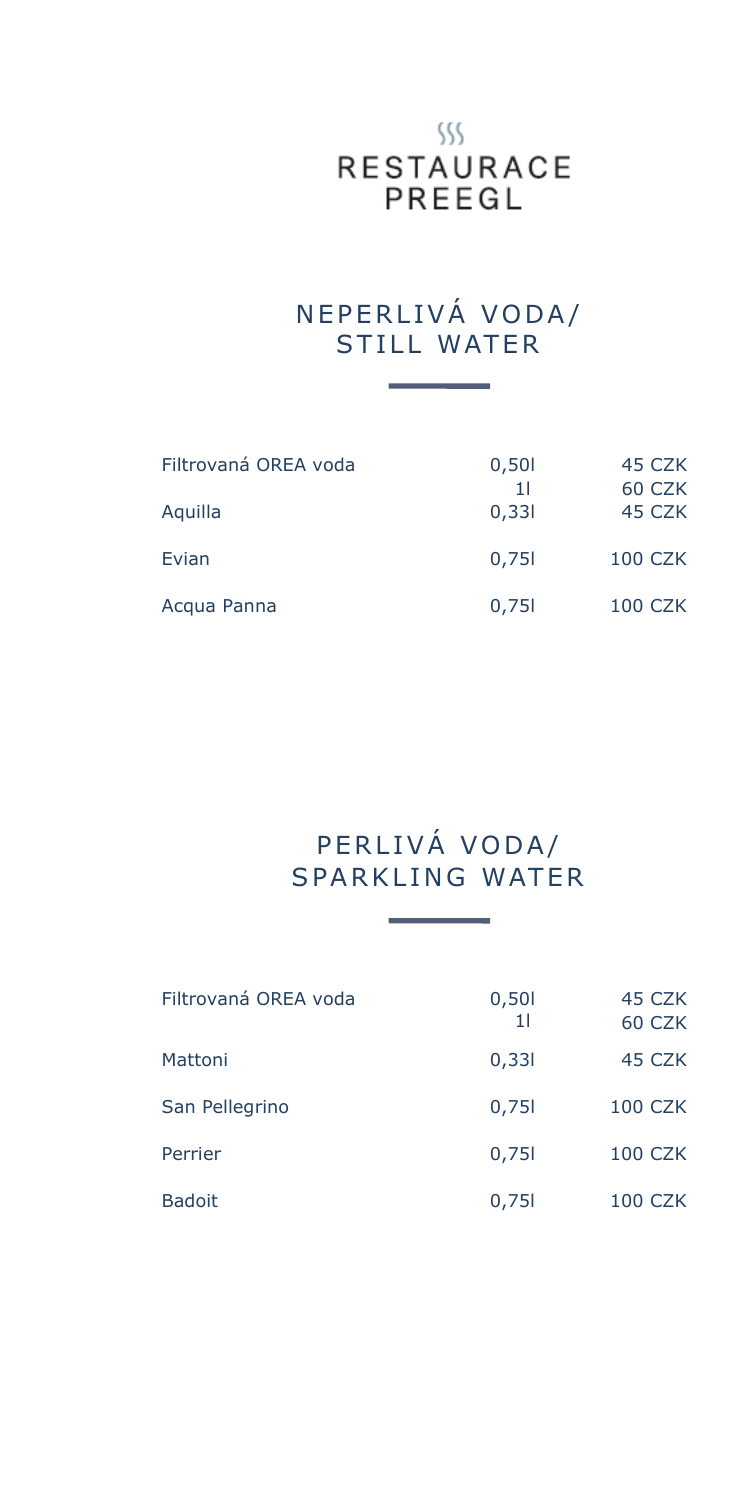#### $ss$ **RESTAURACE** PREEGL

#### N E A L KO HOLICKÉ NÁPOJE/ SOFT DRINKS

| Pepsi, Pepsi Max, Mirinda, 7 UP                                         | 0,251 | 55 CZK        |
|-------------------------------------------------------------------------|-------|---------------|
| Ice tea Lipton                                                          | 0,251 | 55 CZK        |
| Schweppes tonic / Ginger                                                | 0,251 | 55 CZK        |
| Schweppes premium Tonic<br>Hibicus / Ginger beer&chilli / Touch of lime | 0,201 | <b>70 CZK</b> |
| Granini                                                                 | 0,201 | 50 CZK        |
| <b>Red Bull</b>                                                         | 0,251 | 75 CZK        |
| Naše limonáda<br>Homemade lemonade                                      | 0,501 | 85 CZK        |

#### POCHUTINY/SNACKS

| Arašídy | <b>55 CZK</b> |
|---------|---------------|
| Kešu    | 75 CZK        |
| Lays    | 45 CZK        |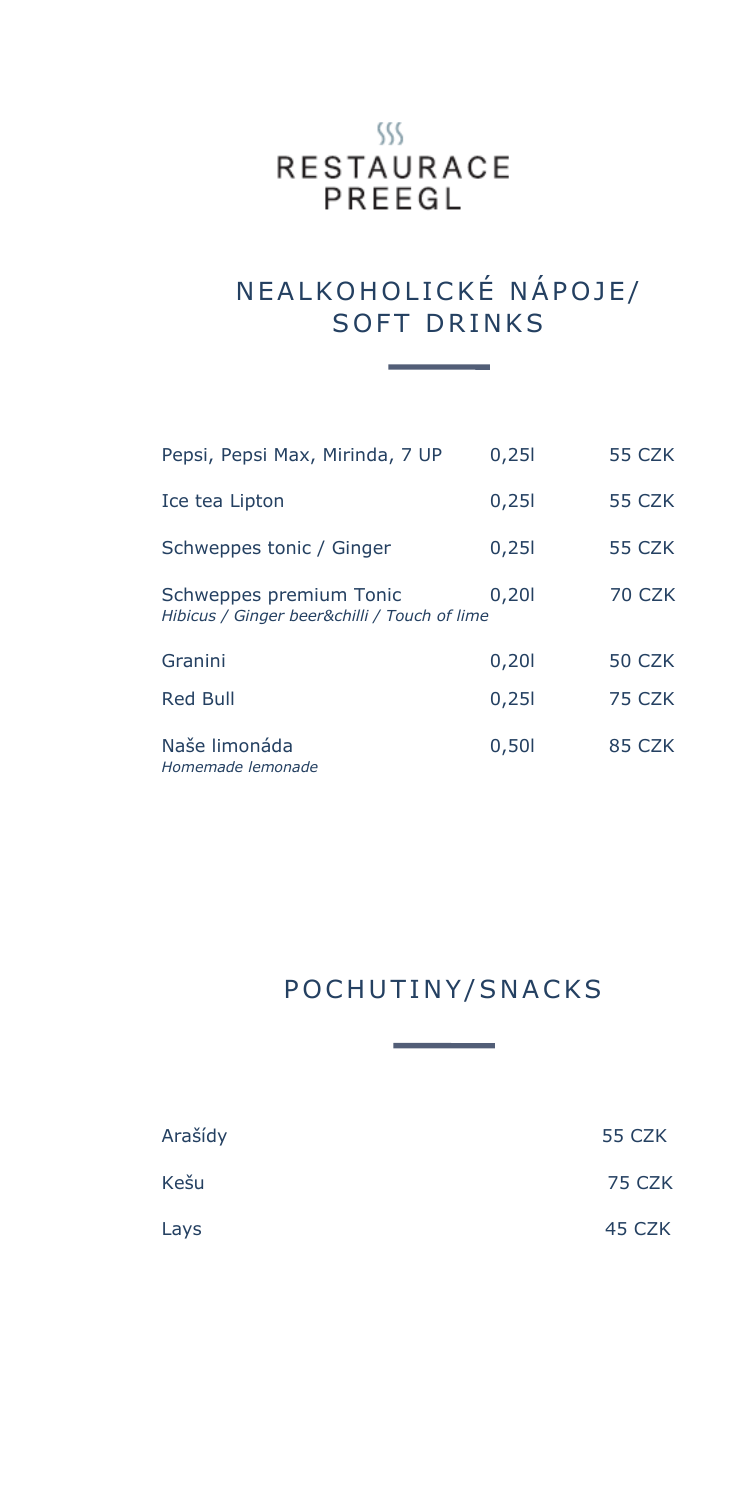## $555$ RESTAURACE<br>PREEGL

### TEPLÉ NÁPOJE/HOT BEVERAGES

| Ristretto                                                                                           | <b>55 CZK</b> |
|-----------------------------------------------------------------------------------------------------|---------------|
| <b>Espresso</b>                                                                                     | <b>55 CZK</b> |
| Espresso Lungo                                                                                      | 55 CZK        |
| Espresso Macchiato (7)                                                                              | 60 CZK        |
| <b>Espresso Doppio</b>                                                                              | 90 CZK        |
| Cappuccino (7)                                                                                      | 65 CZK        |
| Latté Macchiato (7)                                                                                 | <b>70 CZK</b> |
| Flat White $(7)$                                                                                    | 90 CZK        |
|                                                                                                     |               |
| Horká čokoláda<br>Hot chocolate                                                                     | 75 CZK        |
| Sypané čaje dle nabídky<br>Loose tea according to the offer                                         | <b>70 CZK</b> |
| Čaj z čerstvé máty/zázvoru<br>Fresh mint/ginger tea                                                 | <b>70 CZK</b> |
| Čaj/tea                                                                                             | <b>55 CZK</b> |
| Všechny druhy kávy Vám rádi<br>připravíme bez kofeinu a také<br>z rostlinného mléka.                |               |
| All kinds of coffee are available as<br>decaffeinated and can be prepared from<br>plant based milk. |               |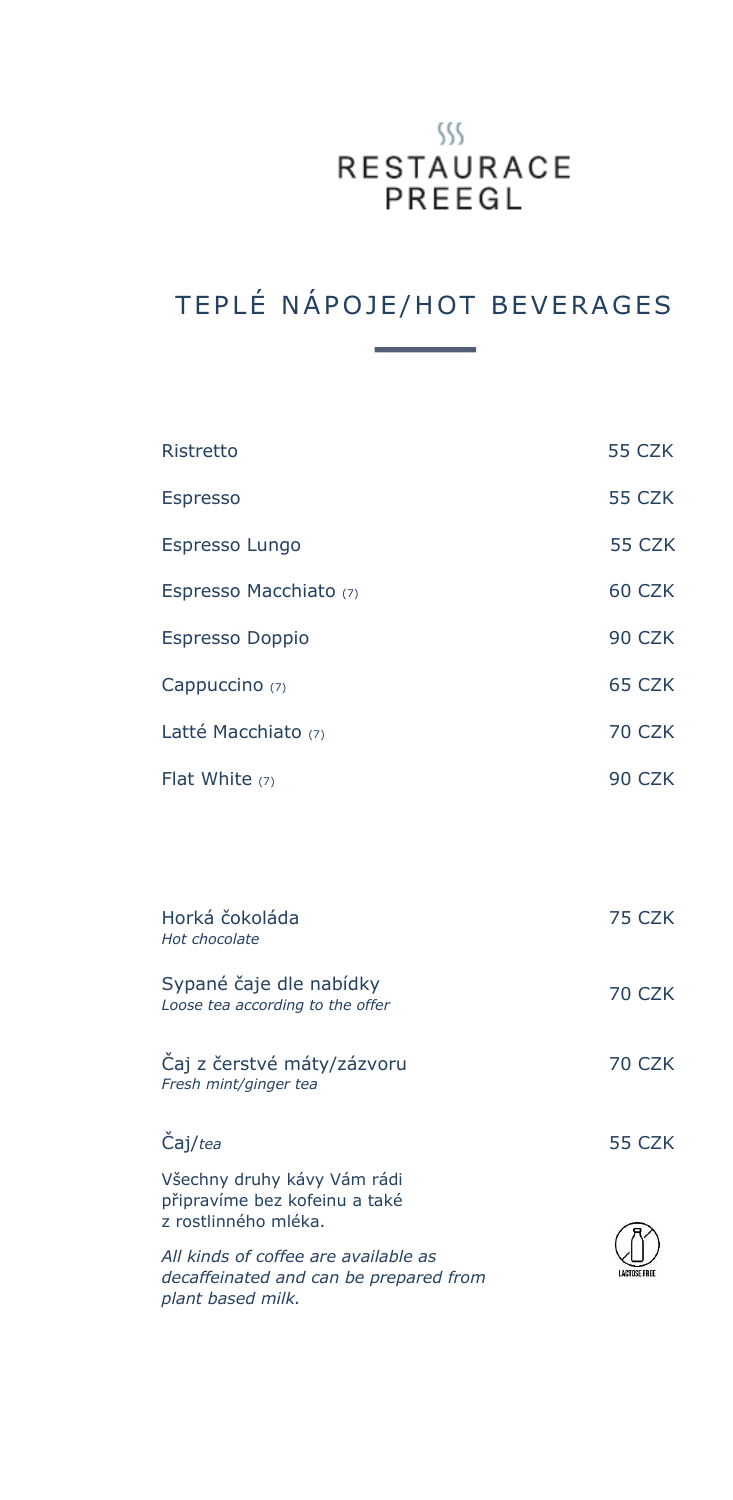## $ss$ RESTAURACE<br>PREEGL

### ROZLÉVANÁ VÍNA/ WINE BY THE GLASS

| Prosseco DOC Metico Frizzante<br>šumivé, brut/sparkling, brut<br>Vini Tonon, Itálie            | 0,151 | 90 CZK        |
|------------------------------------------------------------------------------------------------|-------|---------------|
| Rulandské Šedé - Pinot Gris<br>bílé, suché/white, dry<br>ŠSV, Velké Pavlovice, Česká republika | 0,151 | 80 CZK        |
| Ryzlink Vlašský<br>bílé, suché/white, dry<br>Mikrosvín Mikulov, Česká republika                | 0,151 | 80 CZK        |
| Chardonnay<br>bílé, polosuché/ medium-dry<br>ZD Němčičky, Česká republika                      | 0,151 | 90 CZK        |
| Tramín Červený<br>bílé, polosladké/ medium-sweet<br>ŠSV, Velké Pavlovice, Česká republika      | 0,151 | 90 CZK        |
| Cuvée rosé<br>růžové, polosuché/rose, medium-dry/rosé<br>Mádl Velké Bílovice, Česká republika  | 0,151 | 80 CZK        |
| Frankovka<br>červené, suché/red, dry<br>Dufek Svatobořice Mistřín, Česká republika             | 0,151 | 80 CZK        |
| Merlot Cabernet Sauvignon<br>červené, suché/red, dry<br>Cotes De Gascogne, Francie             | 0,151 | <b>90 CZK</b> |
| Tempranillo<br>suché/dry<br>Valderba Tinto, Španělsko                                          | 0,151 | 95 CZK        |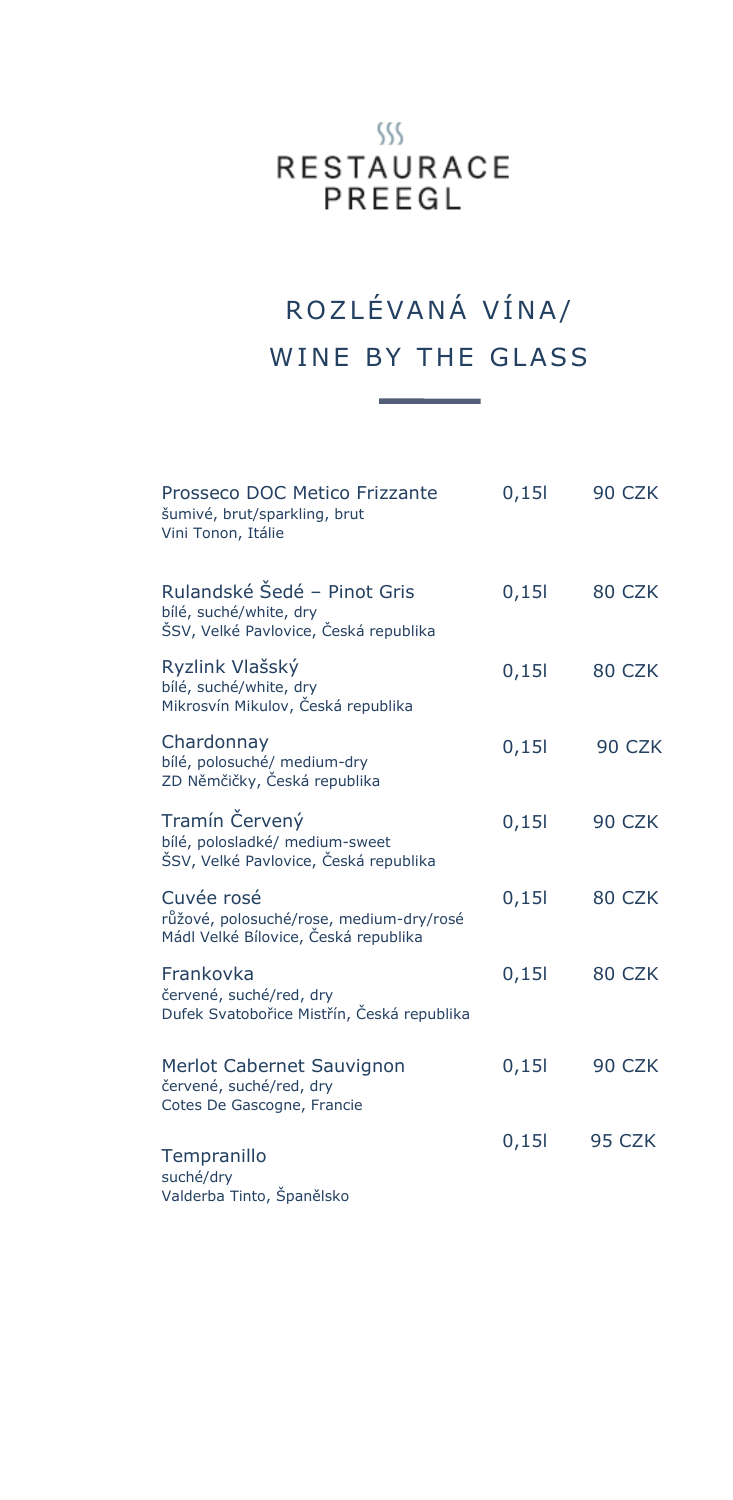## $ss$ RESTAURACE<br>PREEGL

### ŠUMIVÁ VÍNA/SPARKLING WINE

| Moravský sekt Demi Sec CH. C.<br>André                                     | 0,751 | 475 CZK |
|----------------------------------------------------------------------------|-------|---------|
| Velké Pavlovice, Česká republika                                           | 0,751 | 475 CZK |
| Charmat de Vinselekt<br>Vinselekt Michlovský, Česká republika              |       |         |
| Prosecco DOC Metico Frizzante<br>Vini Tonon, Itálie                        | 0,751 | 490 CZK |
| Prosecco Superiore Conegliano<br>Valdobbiandene DOCG<br>Vini Tonon, Itálie | 0,751 | 650 CZK |

### ŠAM PAŇ SKÉ/CHAM PAGNE

| Champagne Bouché Cuvée Réservé 0,751<br><b>Brut</b><br>Pére and Fils, Francie |       | 1350 CZK |
|-------------------------------------------------------------------------------|-------|----------|
| Champagne Bouché Cuvée Rosé<br>Pére and Fils, Francie                         | 0.751 | 1400 CZK |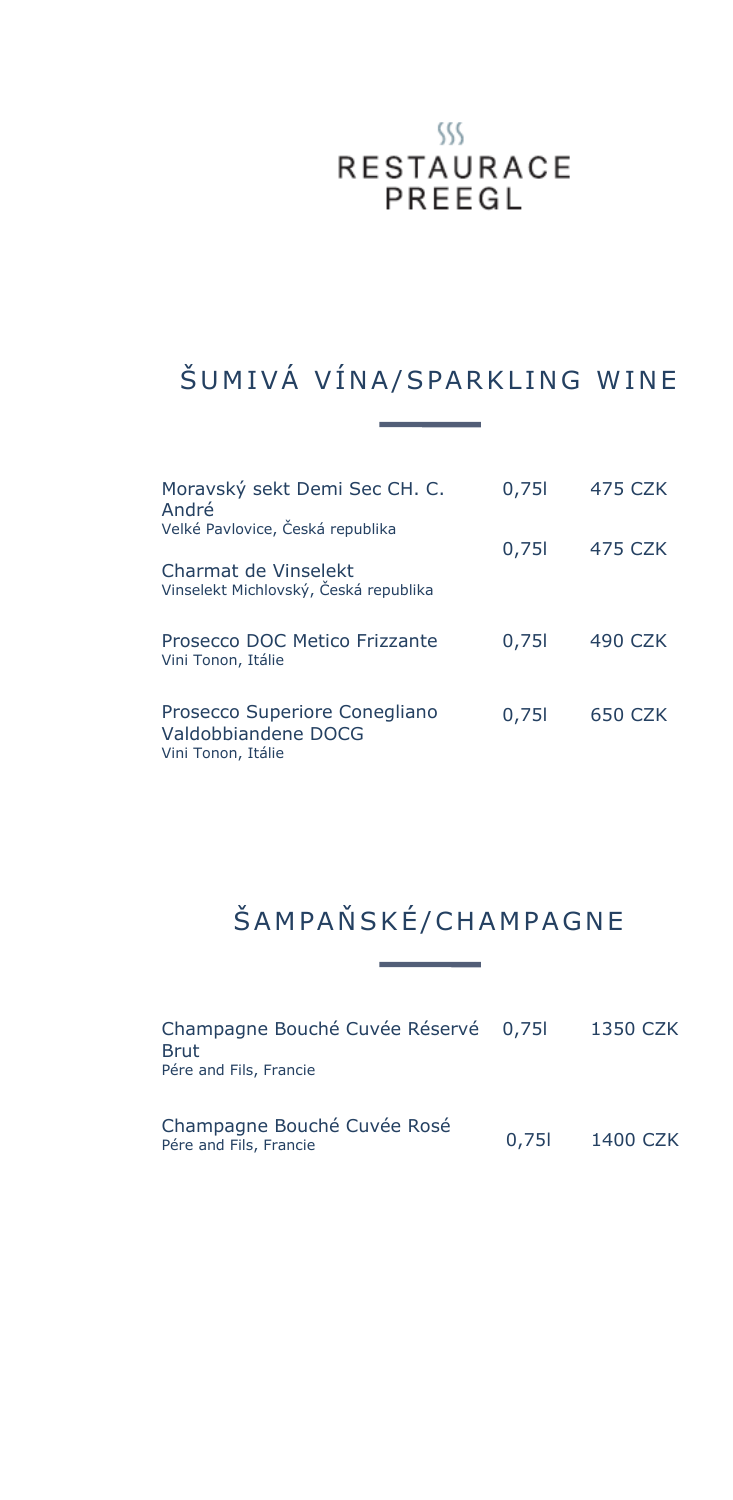## $\frac{1}{2}$ RESTAURACE<br>PREEGL

### BÍLÁ VÍNA/WHITE WINES

| Rulandské Šedé<br>suché/dry<br>ŠSV, Velké Pavlovice, Česká republika                | 0,751 | 390 CZK        |
|-------------------------------------------------------------------------------------|-------|----------------|
| Neuburské Klasik<br>suché/dry<br>ZD Němčičky, Česká republika                       | 0,751 | <b>390 CZK</b> |
| Ryzlink Vlašský<br>suché/dry<br>Mikrosvín Mikulov, Česká republika                  | 0,751 | <b>390 CZK</b> |
| Sauvignon<br>suché/ dry<br>Konopný kopec, Blatnice, Česká republika                 | 0,751 | <b>450 CZK</b> |
| Chardonnay<br>suché/dry<br>Balgovo Malé vinařství, Tvrdonice, Česká<br>republika    | 0,751 | <b>550 CZK</b> |
| Ryzlink Vlašský - Železná<br>suché/ dry<br>Volařík, Mikulov, Česká republika        | 0,751 | <b>850 CZK</b> |
| Chardonnay<br>polosuché/ medium-dry<br>ZD Němčičky, Česká republika                 | 0,751 | 420 CZK        |
| Hibernal<br>polosuché/medium-dry<br>Spěvák, Velké Bílovice, Česká republika         | 0,751 | <b>450 CZK</b> |
| Tramín Červený<br>polosladké/ medium-sweet<br>ŠSV, Velké Pavlovice, Česká republika | 0,751 | <b>390 CZK</b> |
| Pálava<br>polosladké/medium-sweet<br>Vinice Hnanice, Česká republika                | 0,751 | <b>490 CZK</b> |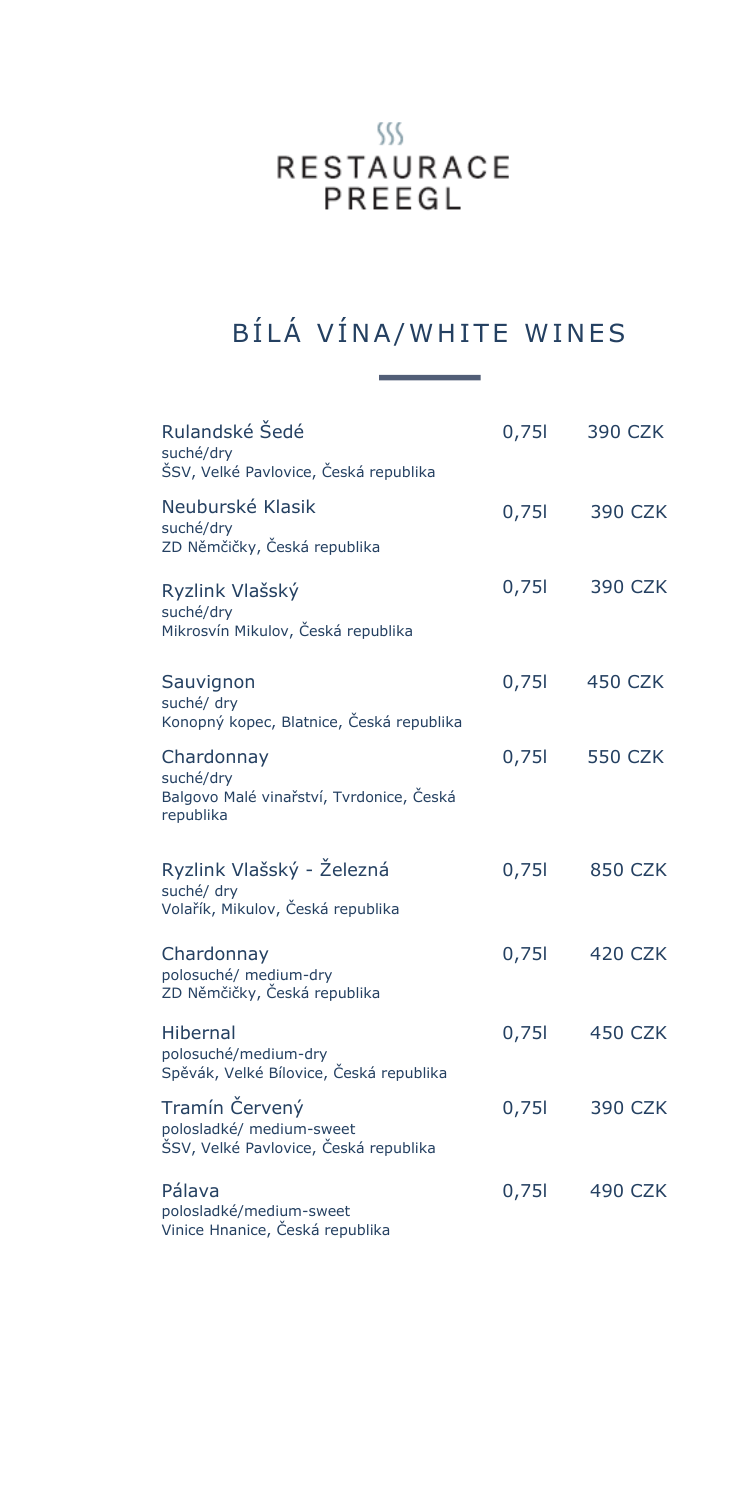# $\S\$ RESTAURACE<br>PREEGL

| Pinot Grigio<br>suché/dry<br>Vini Tonon, Itálie                   | 0,751 | 495 CZK |
|-------------------------------------------------------------------|-------|---------|
| <b>Riesling Plaisir</b><br>suché/dry<br>Bamberger, Německo (Nahe) | 0,751 | 600 CZK |
| Grüner Veltliner<br>suché/dry<br>Fink, Rakousko (Wachau)          | 0,751 | 600 CZK |

## RŮŽOVÁ VÍNA/ROSE WINE

| Cuvée Rosé<br>polosuché/medium-dry<br>Mádl Velké Bílovice, Česká republika |       | 0,75 390 CZK |
|----------------------------------------------------------------------------|-------|--------------|
| Classic Rosé<br>suché/dry<br>REISTEN, Česká republika                      | 0.751 | 490 CZK      |